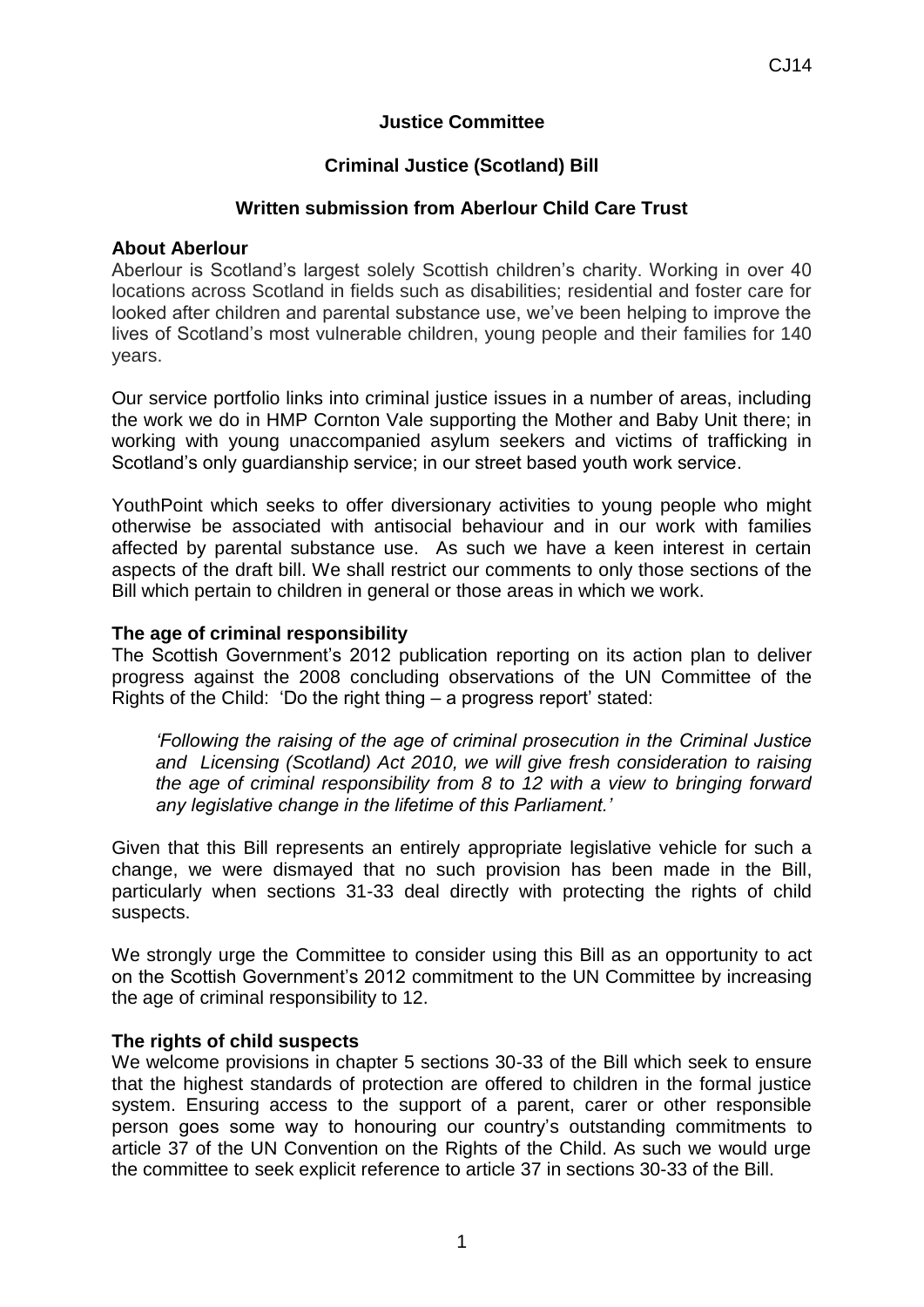# **Provision of advocacy to child suspects - chapter 5 section 32**

Section 32 supports the right of under 18's in custody to have ready access to the person or persons intimated about their arrest. The Bill stipulates that this will normally be the child's parent or carer or other 'responsible person'. Where it is inappropriate for the parent or carer to support the child in custody or they cannot be located, the Bill suggests that it will be up to the local authority to appoint a 'responsible person' to support that child.

We feel that this section would be strengthened with an explicit provision for a right to independent advocacy in the context of the 'other person' that a child may have access to in section 32. This would be consistent with section 122 of the Children's Hearings (Scotland) Act which gives the right to the service of a trained advocate for children appearing before the panel. Such a right to advocacy must be underpinned by the standards defined in the Government's guidance: *'Independent Advocacy and Guide to Commissioners 2013'*

A trained advocate is different but complimentary to the role of a solicitor in this regard in that they are trained to interpret what is happening for the child in question and communicate the point of view of the child more effectively. If we recognise the needs of children to have access to the service of a trained advocate in the legally sanctioned proceedings of a children's panel, to cut through technical language and processes on behalf of a child, then we should make similar provision in the formal criminal justice system.

### **The repeal of section 51 of the Criminal Justice (Scotland) Act 2003**

Section 51 of the 2003 Act creates a legal defence of 'justifiable assault' for parents who hit their children (with certain limitations). It is our contention that this defence is unlawful and in direct contravention to our commitments to the UN Convention on the Rights of the Child and as one of only 5 member states still to offer such a defence, that we should now take the opportunity afforded by this bill to consider giving equal protection from assault for our children by repealing it.

In the past, proponents of retaining the 'Justifiable assault' defence have argued that without this defence we would criminalise the normal parenting behaviour of thousands of Scottish parents who would subsequently be charged and possibly imprisoned. Organisations like ours who support the removal of this defence have sought not to criminalise parents but to bring about a cultural shift, through legislation that would end physical punishment in the same way legislation shifted attitudes to smoking in public places.

The element of discretion afforded to police constables in clauses 1-3 **of Chapter 1 Section 1: Power of a Constable** in the Bill could support the possible repeal of section 51 of the 2003 Act**.** This section establishes a reality in which constables are further encouraged to exercise judgement and proportionality when deciding whether to arrest. This would support the cultural shift intended in the repeal of section 51 without leading to the unnecessary criminalisation or prosecution of hundreds of parents.

We ask that the committee consider the repeal of the 'justifiable assault' defence in the context of Chapter 1 in this Bill.